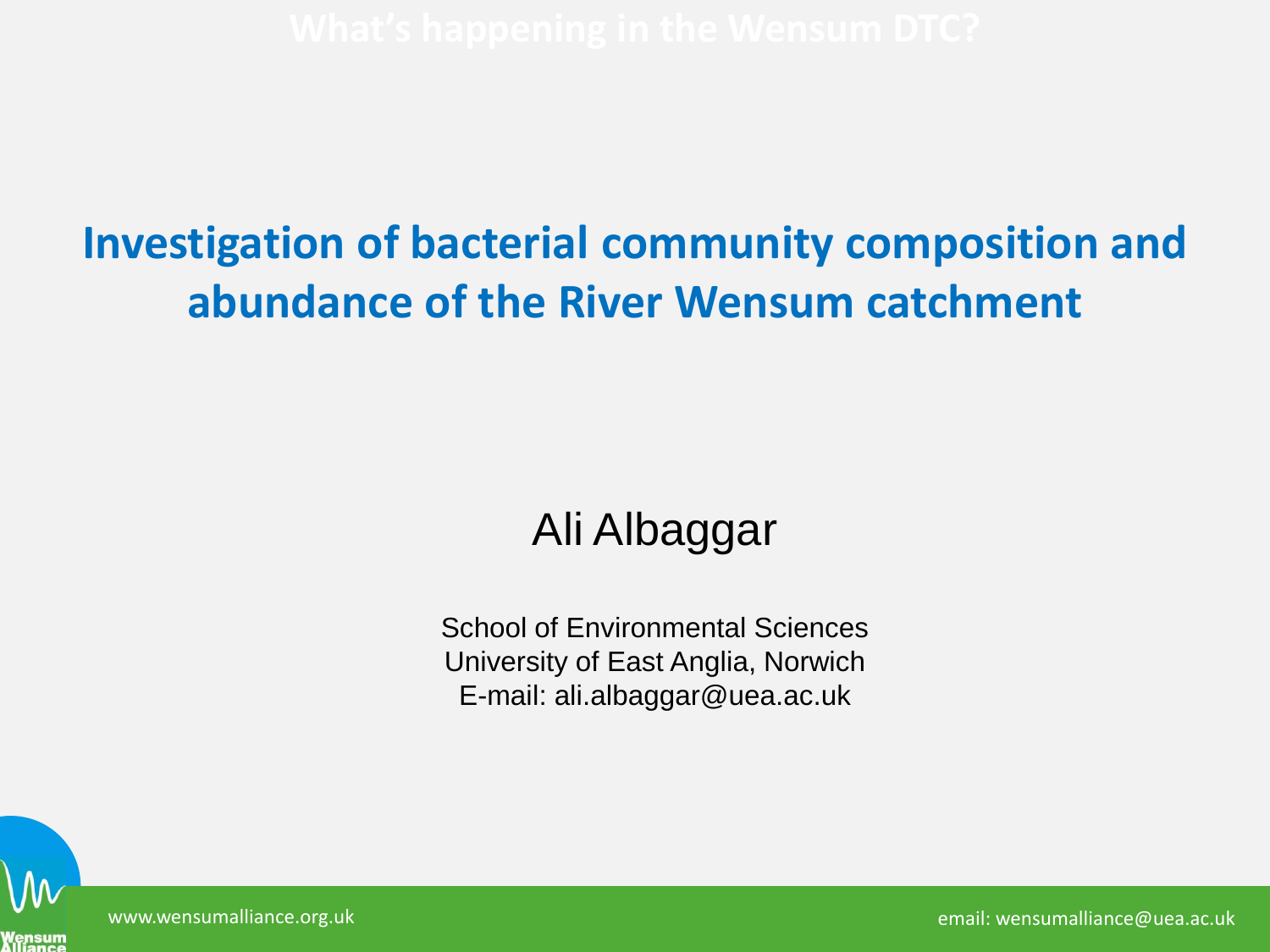# **Objectives of this study**

1.To investigate the bacterial community composition (BCC) and abundance in the River Wensum catchment

2.To determine the effects of spatial and temporal variation and environmental factors on the BCC and abundance

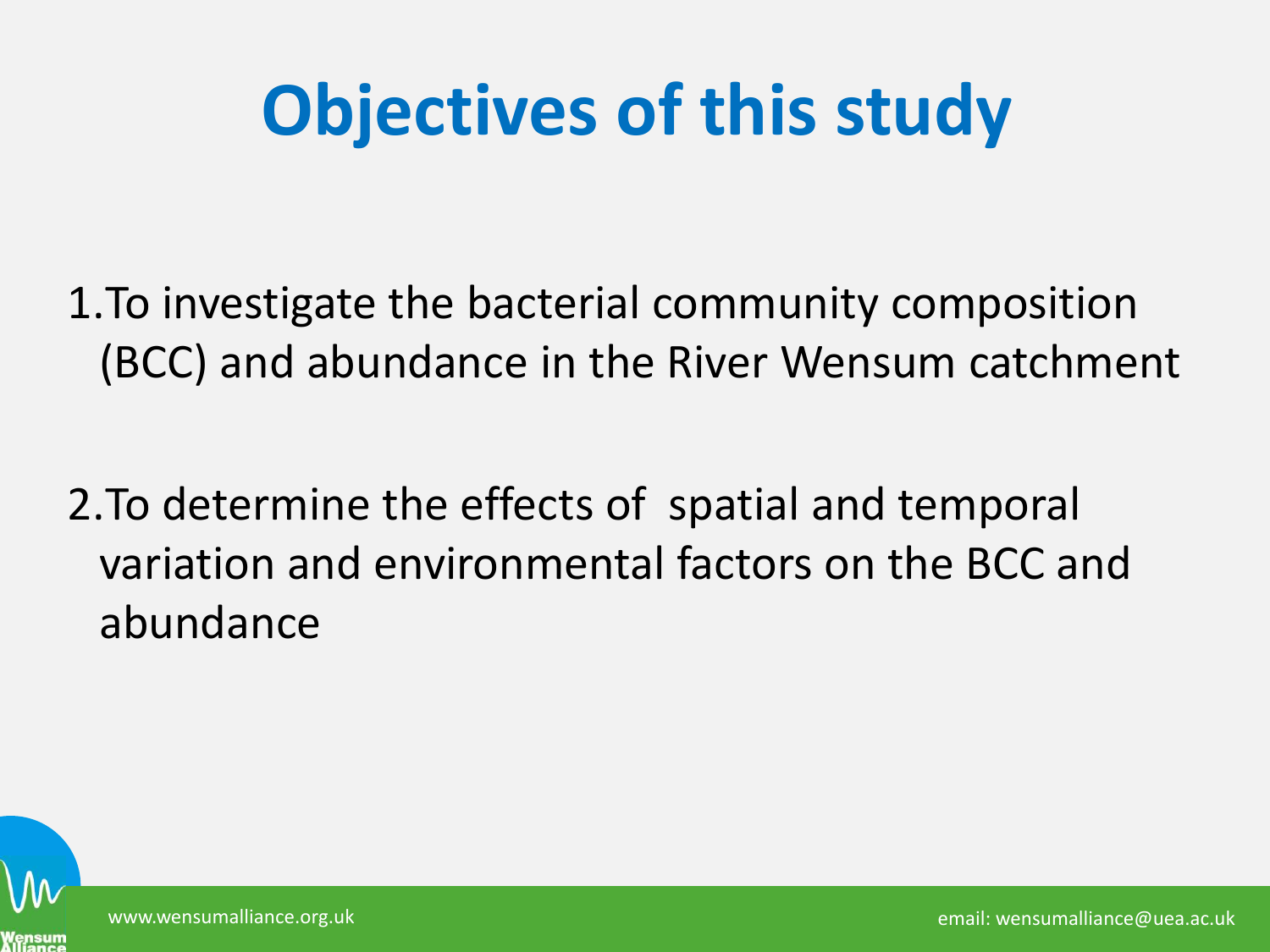# **Methodology**

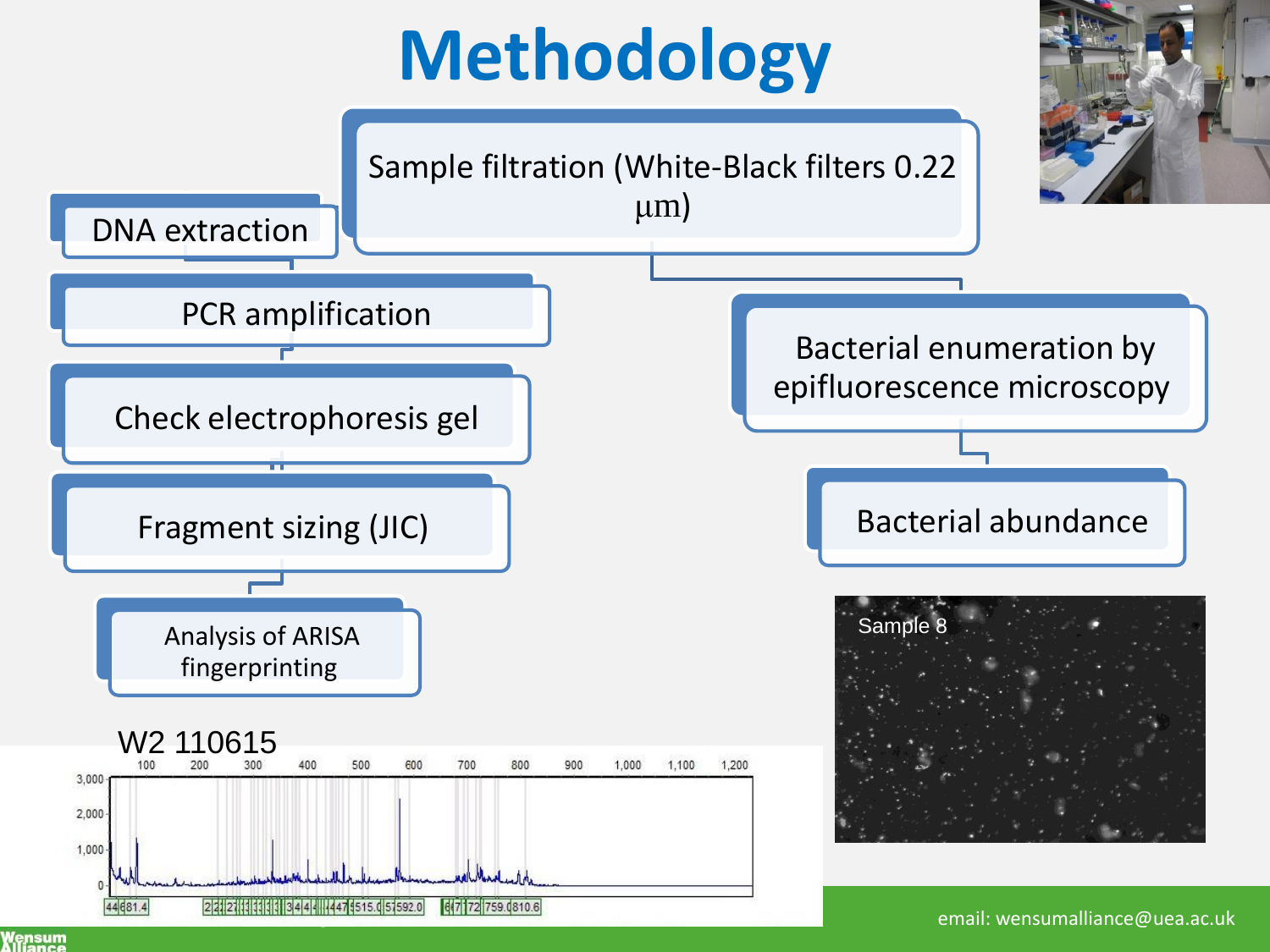### **Results (Total bacterial numbers) A- Effect of sample site and time**



Total bacterial numbers in the Wensum river catchment and subcatchment areas by month from June 2011 to June 2012





Total bacterial numbers in the Wensum river catchment and subcatchment areas as groups of sites from June 2011 to March 2012

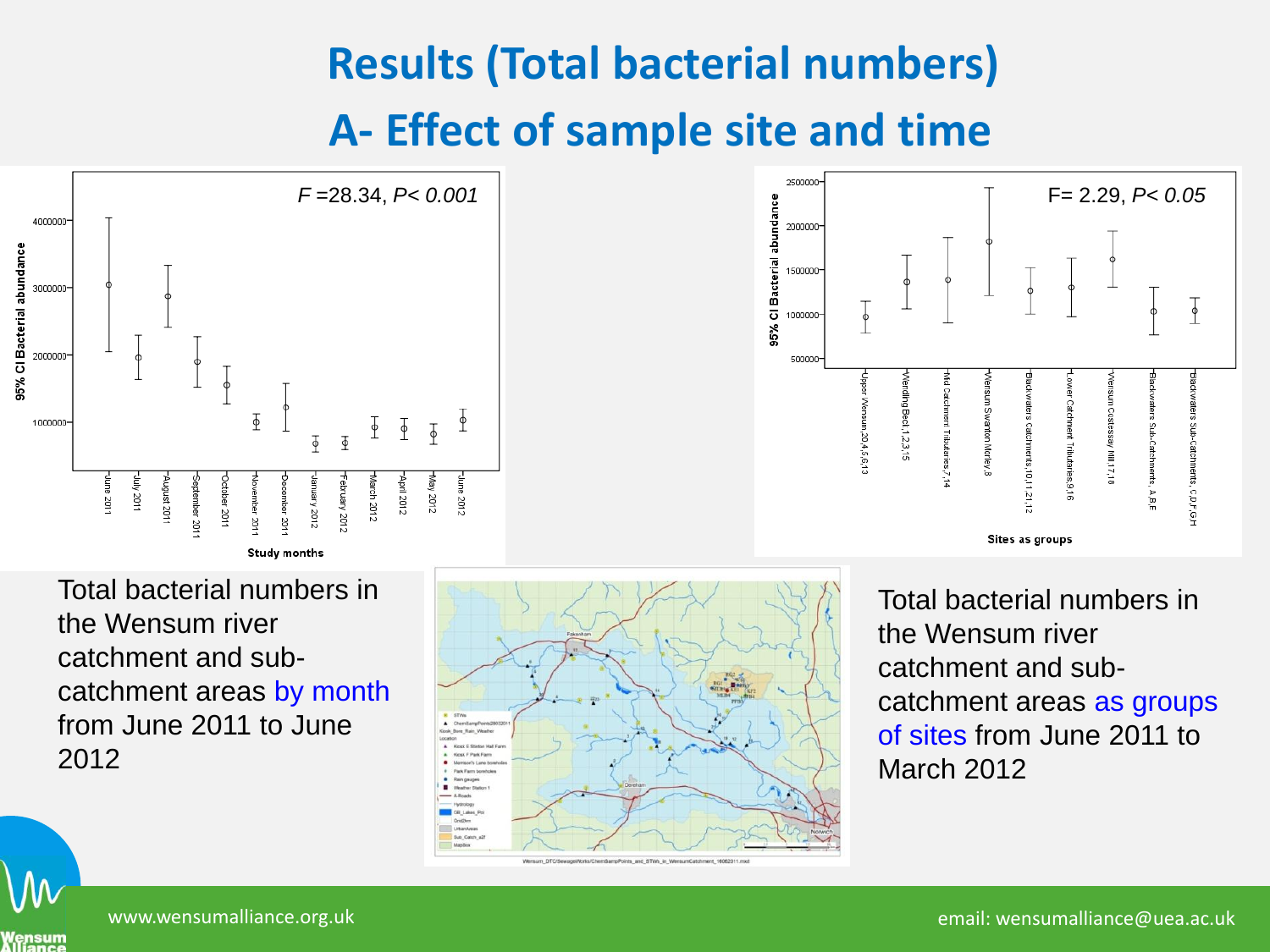### **Total bacterial numbers B- Effect of environmental factors**



/ensum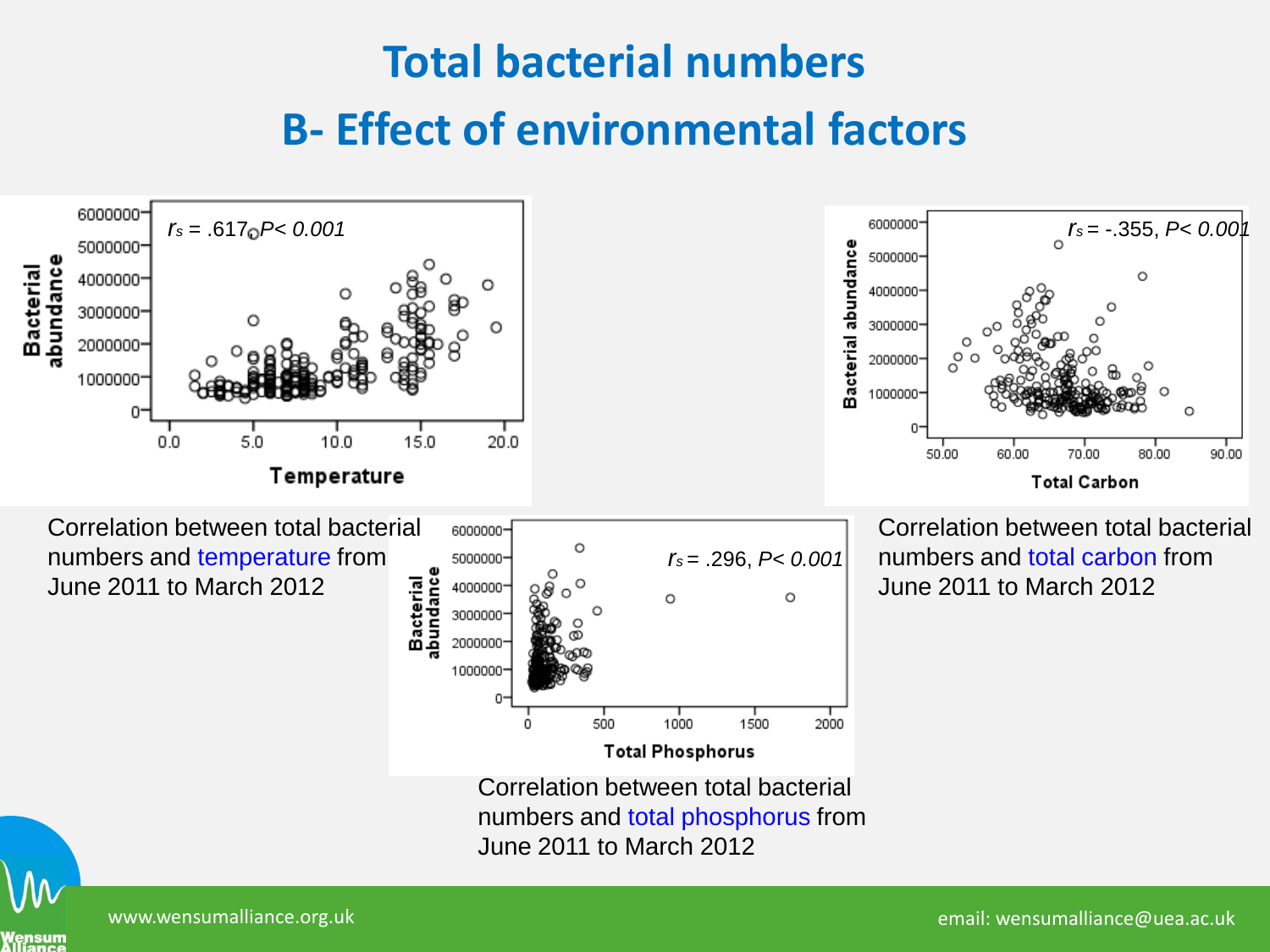### **Bacterial composition: A- between months**



Multi dimensional scaling ordination (MDS) of bacterial composition of the Wensum river samples from June 2011 to May 2012 (monthly data)

> Multi dimensional scaling ordination (MDS) of bacterial composition of the Wensum river samples from June 2011 to March 2012 (yearly data)

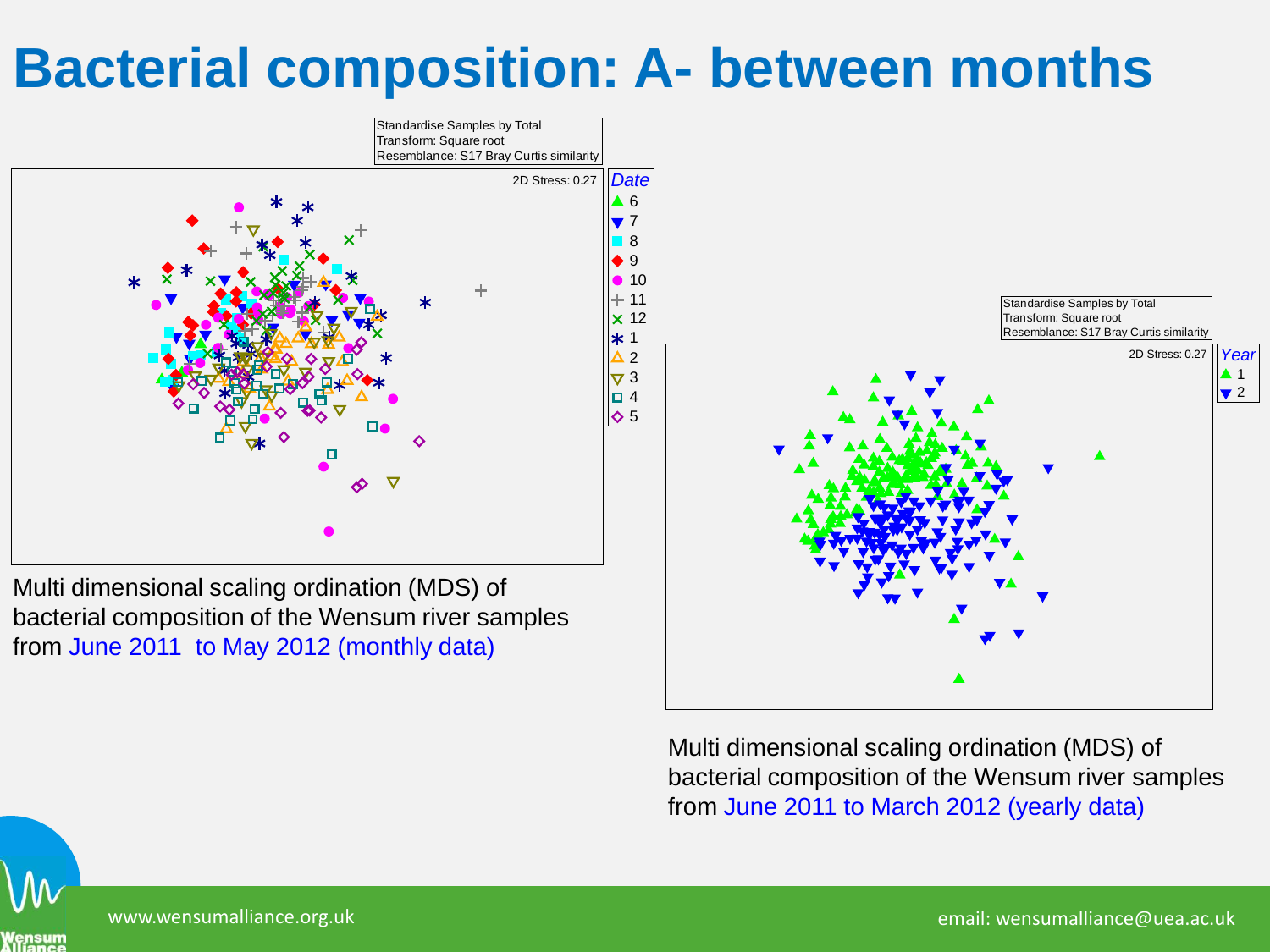#### **Bacterial composition: B- between sites**

Standardise Samples by Total





Multi dimensional scaling ordination (MDS) of bacterial composition of Wensum river samples from June to December 2011 and from April to May 2012





Multi dimensional scaling ordination (MDS) of bacterial composition of Wensum river for sample sites 2, 8 and 12 from June 2011 to May 2012



www.wensumalliance.org.uk email: wensumalliance@uea.ac.uk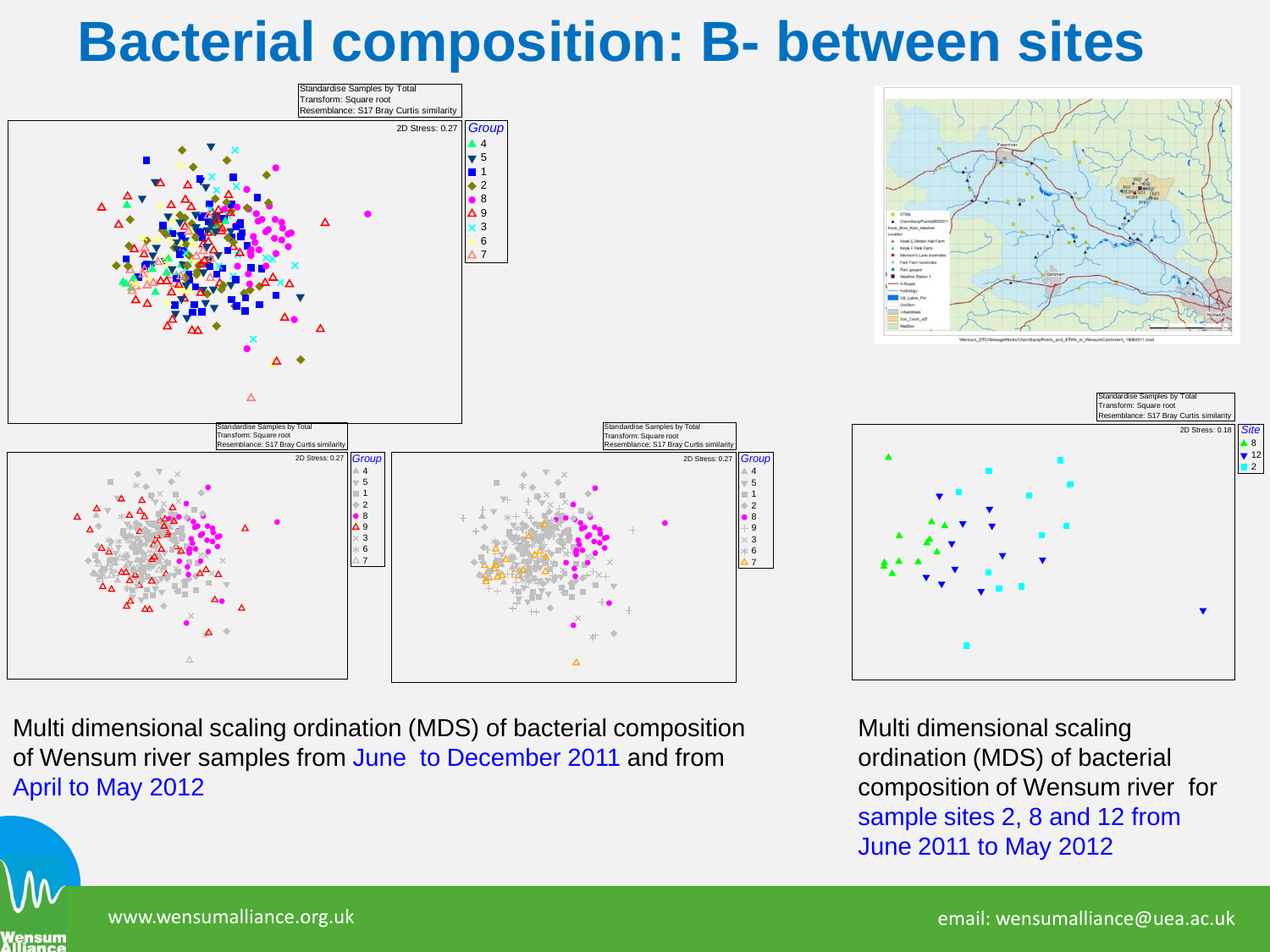



■702.33 795.73

Relationship between the first common fragment size (702.33) and sites as groups from June 2011 to March 2012

March 2012

common fragment size (702.33) and months from June 2011 to

Vensum<br>Vliance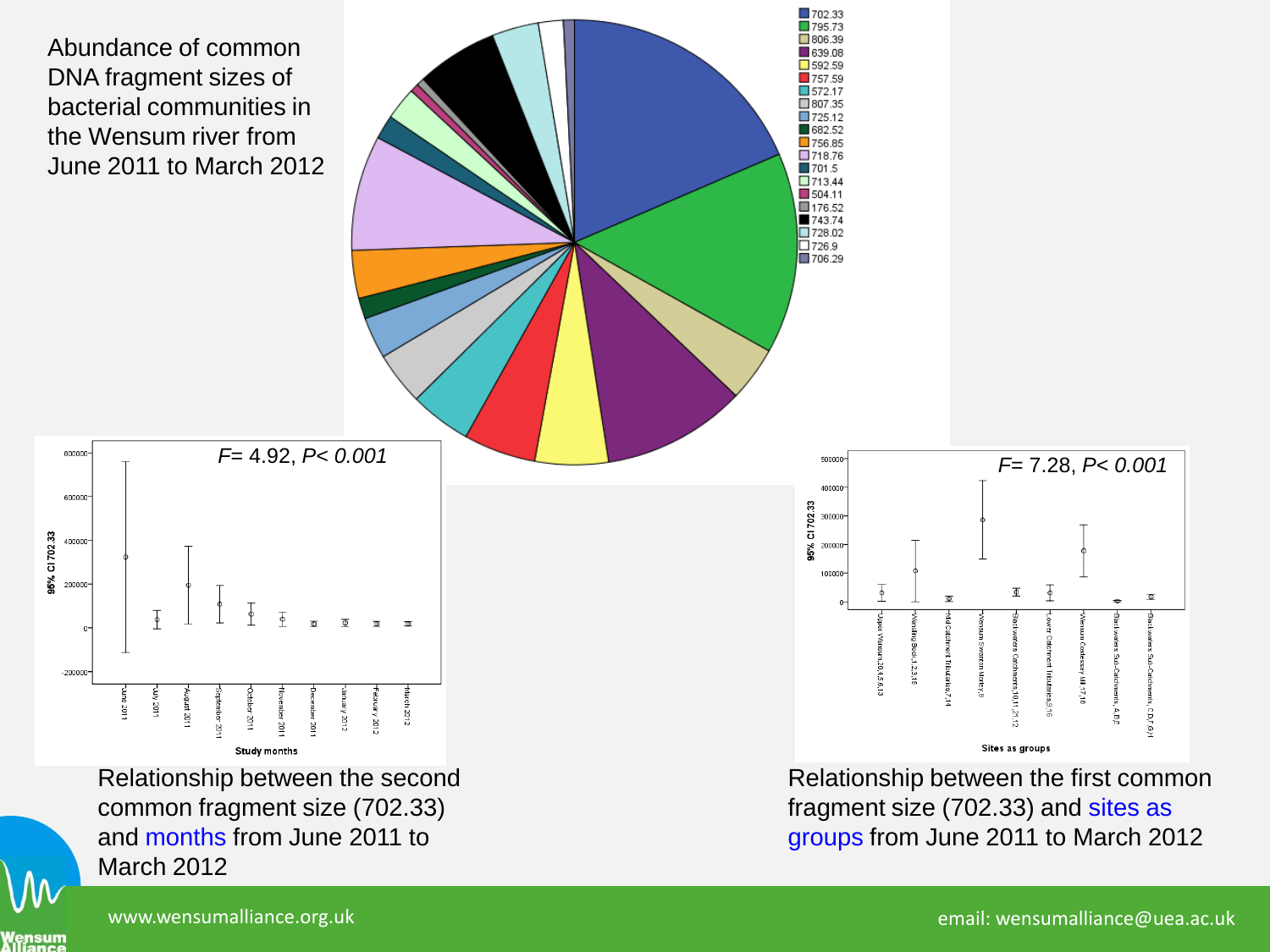

Correlation between the first common fragment size (702.33) and temperature from June 2011 to March 2012

Correlation between the second common fragment size (795.73) and pH from June 2011 to March 2012